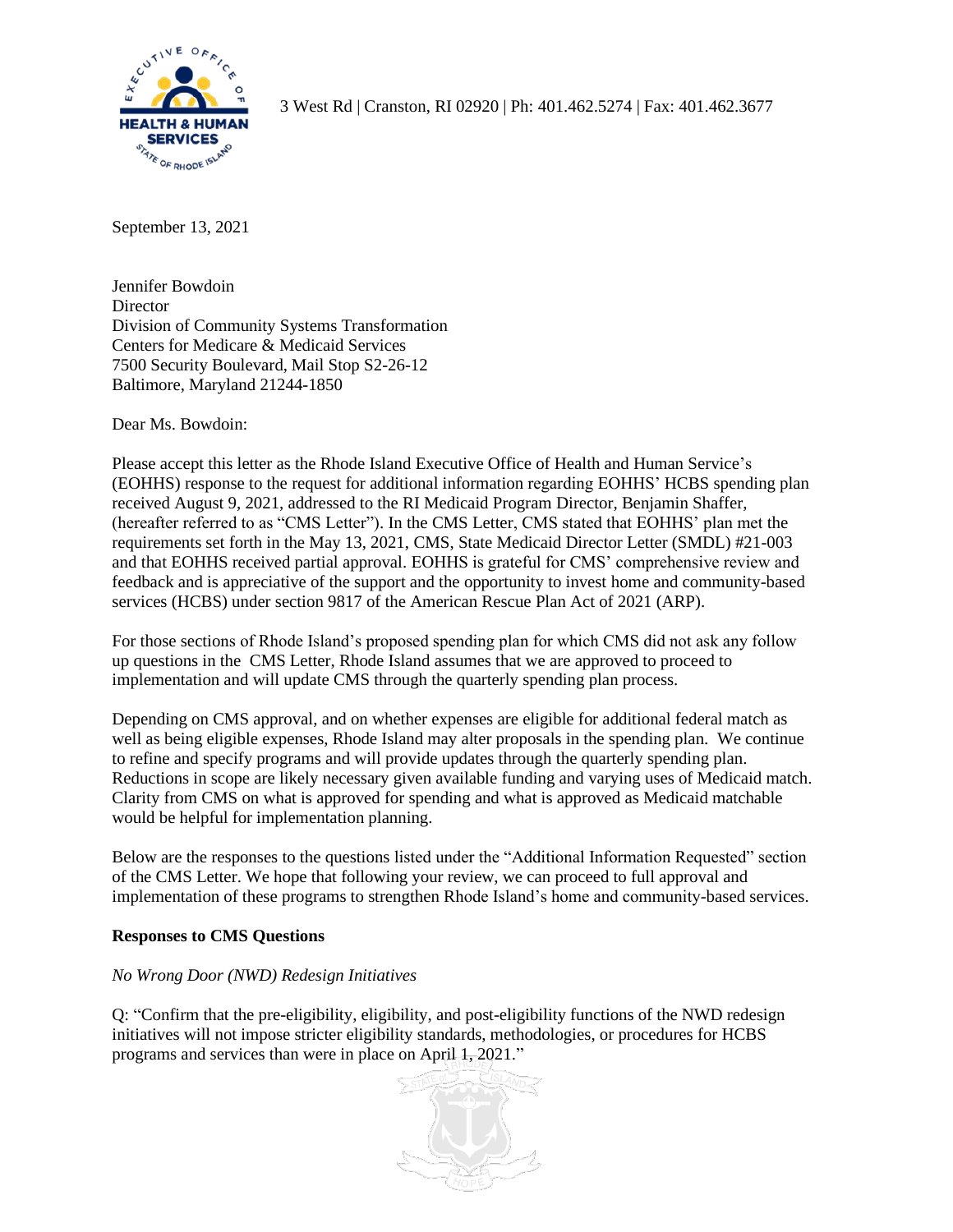**EOHHS Response: The Rhode Island No Wrong Door system is designed to clarify, standardize and improve the current steps in the LTSS pre-eligibility and eligibility process and will not impose stricter eligibility standards, methodologies, or procedures for HCBS programs and services than were in place on April 1, 2021.**

#### *HCBS Workforce Recruitment and Retention*

Q: "Clearly indicate whether HBTS/PASS providers are delivering any of the services that are listed in Appendix B or could be listed in Appendix B (e.g., behavioral health services that are covered under another benefit but could be covered under the rehabilitative services benefit). If the providers are not delivering any of the services listed in Appendix B or that could be listed in Appendix B, explain how the hiring incentives will expand, enhance, or strengthen HCBS under Medicaid."

**EOHHS Response: HBTS and PASS providers are delivering services listed in Appendix B. The services listed as Home and Community-Based Therapeutic Services in Attachment B of the RI Comprehensive 1115 Waiver Demonstration are inclusive of the following 1915(c) services: Consultative Clinical and Therapeutic Services, Psychosocial Rehabilitation Services, and Day Treatment and Supports.**

**Per Budget Services #4, EOHHS has the authority to provide the above HBTS service in the 1115 waiver to eligible youth who are at risk for out-of-home care or hospitalization. Therefore, it is EOHHS' interpretation that HBTS and PASS services are listed in Appendix B under the "Section 1115" category which states "Any of the Medicaid-covered HCBS services described above are eligible for the enhanced match when authorized under an approved 1115 demonstration."**

#### *Nursing Facility Transformation*

Q: "Clearly describe how the Nursing Facility Transformation grants and the grants for Targeted, Specialized Nursing Facility Service Capacity Building will expand, enhance, or strengthen HCBS under Medicaid and will result in settings that are fully compliant with the home and communitybased settings criteria. Payments solely for the purpose of building specialized nursing facility capacity are not approvable under ARP section 9817."

**EOHHS Response: Based on CMS input, this Nursing Facility Transformation grant program would be structured in a way that enables the facilities to diversify their sources of revenue to offset losses from business interruption due to the public health emergency and ensure ongoing financial viability. Based on CMS guidance, EOHHS would restrict the use of funds to growing Assisted Living or other HCBS services, and providing a pathway for these organizations to enter other HCBS markets, including but not limited to home care, supportive housing, or adult day.**

Q: "Describe how the nursing facility bed-buybacks will result in expanded HCBS capacity in settings that are fully compliant with the home and community-based settings criteria, and indicate whether any of the payments are intended solely to reduce nursing facility bed size and/or capacity. Payments solely for the purpose of reducing nursing facility bed size and/or capacity are not approvable under ARP section 9817."

## **EOHHS Response: Bed-buybacks that reduce the supply of non-HCBS settings help create the market conditions necessary for an increase in HCBS supply. However, if CMS holds that**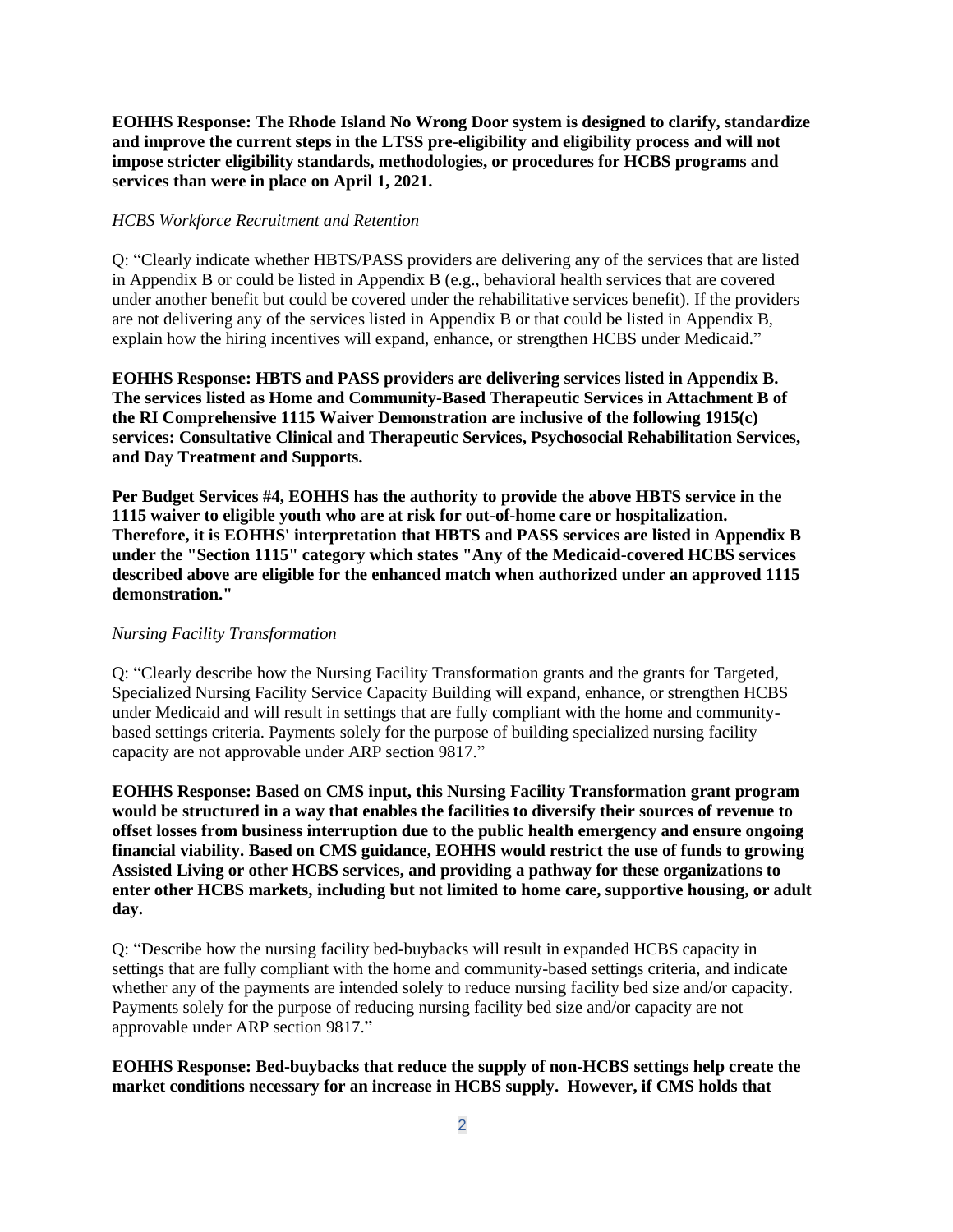**funding solely for bed-buybacks to reduce nursing facility bed size are not allowable, Rhode Island will not proceed with that element of the program, and instead focus on nursing facility transformation to settings that are compliance with HCBS criteria. EOHHS requests that CMS clarify whether bed-buyback uses are allowable, but not Medicaid matchable, or whether they are prohibited as a use under the SHO.**

#### *Assisted Living Expansion to Serve Medicaid Members*

Q: "Estimate the number of additional Medicaid-certified assisted living residences and the anticipated number of additional assisted living beds for Medicaid beneficiaries that will result from the Assisted Living Expansion to Serve Medicaid Members, as well as the percentage of residents in the facilities receiving funds that are expected to be Medicaid eligible."

**EOHHS Response: EOHHS anticipates finalizing the total allocation for this initiative after additional financial analysis and partnership with Assisted Living Residences in Rhode Island. The amount of funding that EOHHS dedicates to this grant program will impact EOHHS' ultimate goals for this initiative, which is largely dependent on uses of funds that are Medicaid matchable. However, the Assisted Living Expansion is designed to build off of our new tieredrate system for Assisted Living that was approved in the Enacted State Fiscal Year 2022 Rhode Island State Budget. This tiered reimbursement system, combined with the grants funded through enhanced FMAP is estimated to increase the number of Medicaid certified facilities from 37 to 45 out of 65 total licensed assisted living residences in the state. We also plan to increase our number of Medicaid assisted living beds by at least 50.**

#### *Building Traumatic Brain Injury Capacity In-State*

Q: "Clearly describe how the "specialized LTSS residences" activity will expand, enhance, or strengthen HCBS under Medicaid and will result in settings that are fully compliant with the home and community-based settings criteria."

## **EOHHS Response: By "specialized LTSS residences," EOHHS is we are referring to the HCBS service known as Residential Habilitation. These home-like settings meet all of the requirements of the HCBS final rule.**

#### *Expanding Preventative and Community Children's Behavioral Health Services*

Q: "Clearly indicate if any of the activities under Expanding Preventative and Community Children's Behavioral Health Services are focused on: services other than those listed in Appendix B or that could be listed in Appendix B; or individuals who are not receiving any of the services listed in Appendix B or that could be listed in Appendix B. If any activities are not directly related to the services that are listed in Appendix B or that could be listed in Appendix B, explain how those activities expand, enhance, or strengthen HCBS under Medicaid."

## **EOHHS Response: All of the services that EOHHS is investing in through this initiative are listed in Appendix B. These include:**

• **Care Coordination – This initiative increases rates for our Family Care Community Partnership (FCCP) program, which provide wraparound service to Medicaid children and their families to strengthen the family unit and keep kids in their home. These**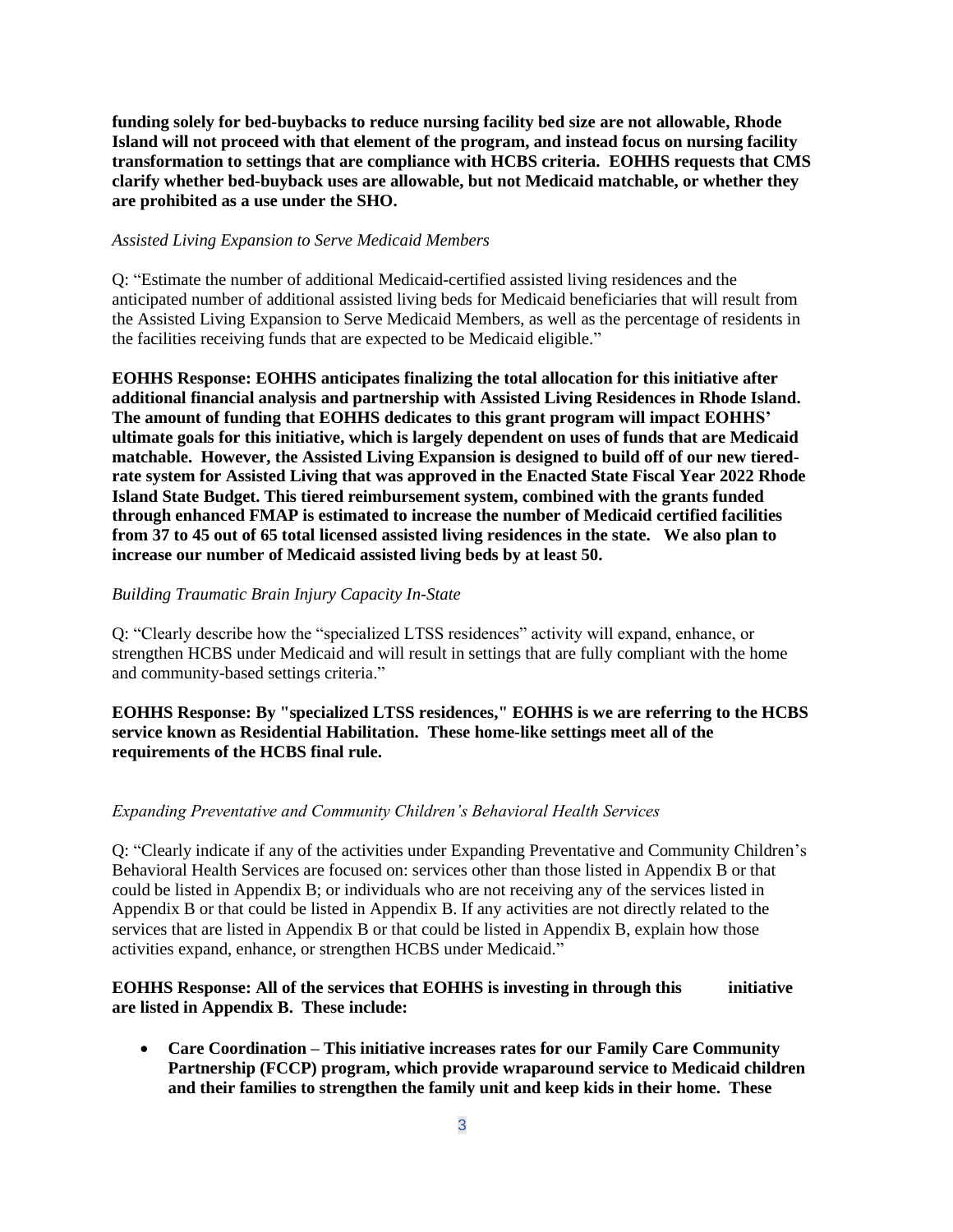**services are covered under budget services 4 in the RI 1115 Waiver. We consider them a HCBS service that is covered by Appendix B because Budget Service 4 expenditures are "for core and preventive services and home and community based therapeutic services as identified in Attachment B for Medicaid eligible youth who are at risk youth for out-of-home care or hospitalization and adults with a behavioral health diagnosis and/or developmental disability"(RI 1115 Waiver, page 7)**

- **Mobile Response and Stabilization Services – This scope of work falls under Case Management, Consultative Clinical and Therapeutic Services, Psycho-Social Rehabilitative Services, and Peer Supports, which are all services within Attachment B of the RI 1115 Waiver Demonstration.**
- **Intensive Home and Community Bases Services – This scope of work is in the Rehabilitation Services section of our State Plan. Section 13 D. describes Child and Adolescent Intensive Treatment Services (CAIT).**
- **Transition –Age Youth and Young Adult Services (2 one-stop multi-service Hubs) - This work falls under Case Management and potentially Career Planning, which are both services within Attachment B of the RI 1115 Waiver Demonstration.**
- **Infant Mental Health Certification – This scope falls under workforce readiness, in Consultative and Clinical Therapeutic Services, which is a covered HCBS service within Attachment B of the RI 1115 Waiver Demonstration.**
- **Pediatric Integrated Behavioral Health Practice Transformation – This scope falls under Consultative Clinical and Therapeutic Services, Case Management, and, as it includes working with parents, Training and Counseling Services for Unpaid Care Givers, which are a covered HCBS services within Attachment B of the RI 1115 Waiver Demonstration.**
- **Suicide Prevention Programming – This falls under Consultative Clinical and Therapeutic Services, which is a covered HCBS service within Attachment B of the RI 1115 Waiver Demonstration.**
- **Alignment of Community Health Teams and Family Home Visiting teams (DULCE program) - This falls under Case Management, which is a covered HCBS service within Attachment B of the RI 1115 Waiver Demonstration.**

#### *Expanding Preventative and Community Adult Behavioral Health Services*

Q: "Clearly indicate if any of the activities under Expanding Preventative and Community Adult Behavioral Health Services are focused on: services other than those listed in Appendix B or that could be listed in Appendix B; or individuals who are not receiving any of the services listed in Appendix B or that could be listed in Appendix B. If any activities are not directly related to the services that are listed in Appendix B or that could be listed in Appendix B, explain how those activities expand, enhance, or strengthen HCBS under Medicaid."

**EOHHS Response: Many of these services align with Appendix B as: Rehabilitative Services, Section 1115. Additionally, other services provide significant HCBS benefits as justified below.**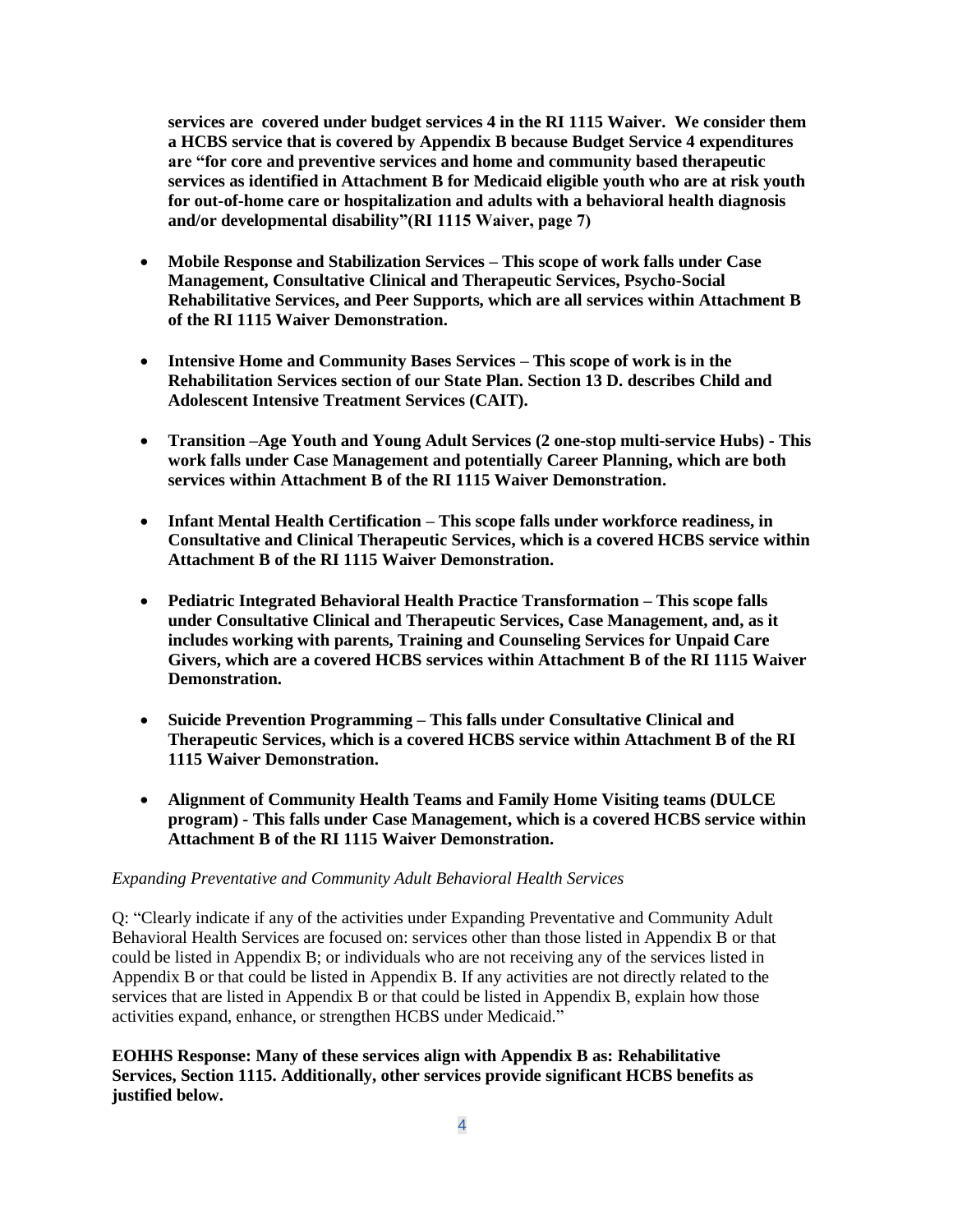- **Certified Community Behavioral Health Clinics (CCBHC) Expansion and Other Practice Transformation services that are provided under this initiative are included in the Rehabilitative Section of Rhode Island's Medicaid State Plan. Specifically, Community Psychiatric Supportive Treatment, Psychiatric Rehabilitation Services, Crisis Intervention Services, Substance Abuse Assessment Services, Outpatient Counseling Services, Detoxification Services and Substance Abuse Residential Services , Day/Evening Treatment, Child and Adolescent Intensive Treatment Services, Mental Health Emergency Service Interventions, Comprehensive Emergency Services**
- **Single, statewide mobile mental health crisis system—including 988 integration, satellite emergency department alternatives, and related supports; The services that are provided under this initiative are included in the Rehabilitative Section of Rhode Island's Medicaid State Plan. Specifically, this initiative would deliver the following Adult Behavioral Health Services that are defined within this section of the Medicaid State Plan: Crisis Intervention Services**
- **Centralized harm reduction system, naloxone, and supportive services with no-wrong door and affiliated street outreach activities—including a hotspot pilot of a community drop-in center; The services that are provided under this initiative are included in the Rehabilitative Section of Rhode Island's Medicaid State Plan. Specifically, this initiative would deliver the following Adult Behavioral Health Services that are defined within this section of the Medicaid State Plan: Crisis Intervention Services**
- **Adult Psychiatry Resource Network (PRN) for telephonic behavioral health consultation; We believe this would have the following benefits to HCBS: Providing this telephonic service (already contained within Rhode Island's 1115 Demonstration Waiver) to providers allows for quality, real-time, and person-centric behavioral health treatment services to be provided early in the care management process, which increases the likelihood of individuals living and thriving within home and community settings for longer periods of time and prevents/delays long-term care services.**
- **Peer Community Health Workers with experience navigating youth, adult, and family behavioral health crises to assist parents in discharge planning, discharge planning adherence, transition, and community supports navigation; The services that are provided under this initiative are included as Peer Supports within the HCBS Services that are listed in Rhode Island's 1115 Demonstration Waiver.**
- **Provider capacity building and equity-focused enrichment activities—such as culturally-and linguistically-appropriate services and multi-lingual trainings; We believe this would have the following benefits to HCBS Providing access to a more culturally competent workforce increases the likelihood of participation and retention in necessary care that promotes home and community based living and delays/prevents/avoids long term care services. In addition, this initiative seeks to make multi-lingual training, education, and supports available to Medicaid eligible patients to reinforce health literacy.**
- **Develop care coordination and step-down transition plans for substance-exposed newborn system of care—focused on transitions into home and community settings; The services that are provided under this initiative are included in the Rehabilitative Section**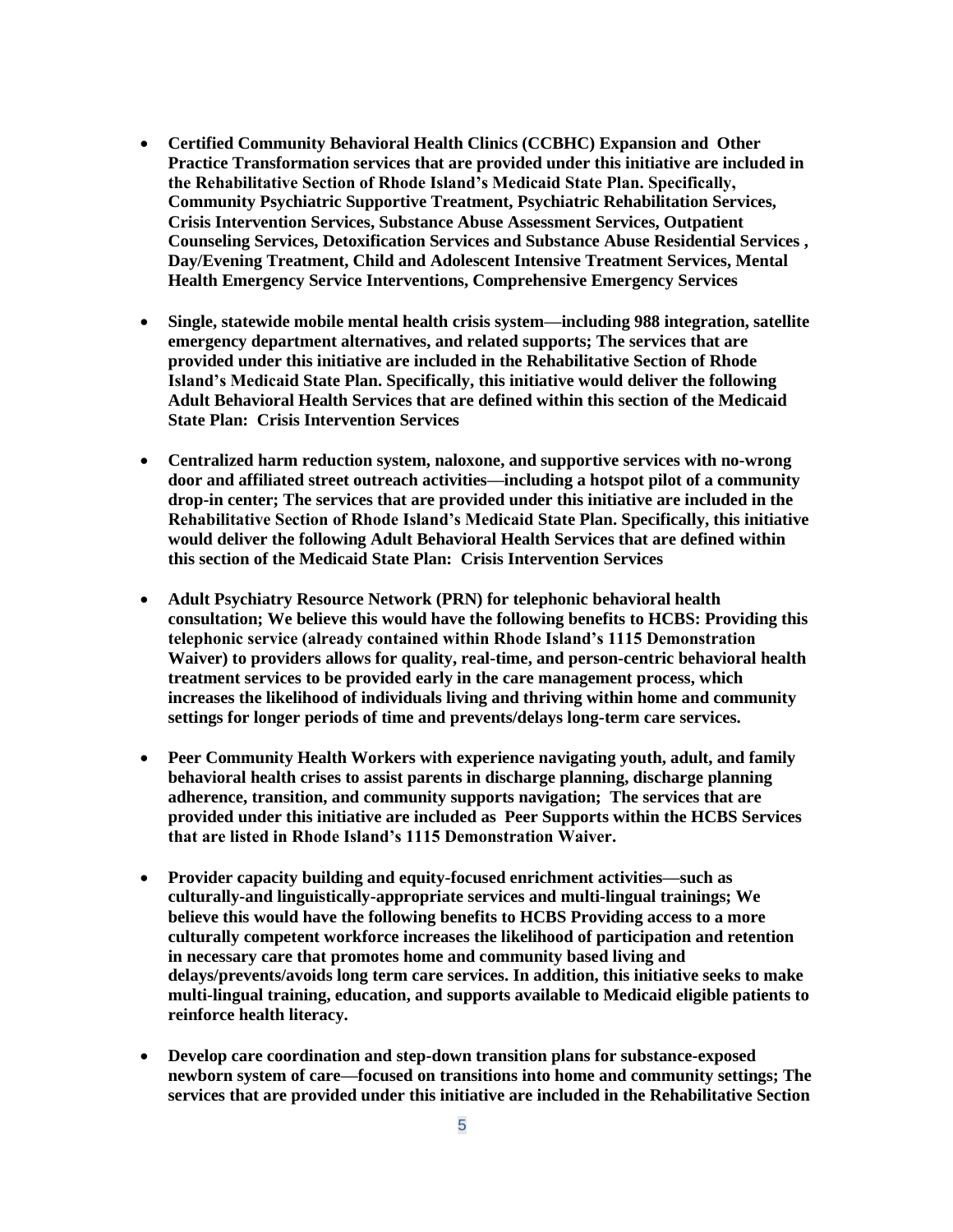**of Rhode Island's Medicaid State Plan. Specifically, this initiative would deliver the following Adult Behavioral Health Services that are defined within this section of the Medicaid State Plan: Substance Abuse Assessment Services** 

• **Add Primary Care Nurse embedded in the IHH Team to function as the team's primary care liaison and would work intimately with all primary care offices within the service catchment area. We believe this would have the following benefits to HCSB. By providing the clinical resources to address the physical health needs of individuals within Health Homes, the likelihood of management and control of physical health conditions increases and promotes home and community based living that prevents/delays/avoids the onset of debilitating conditions, long-term disabilities, and special healthcare needs that require long-term care services.**

#### *Providing HCBS Services to Help Rhode Islanders Experiencing Homelessness or Housing Insecurity*

Q: "Provide more information about the populations served and the services that would be paid for under the Homeless Response Teams, Respite, and community-based residential treatment pilot activities, including: whether the activities are focused on services other than those listed in Appendix B or that could be listed in Appendix B, or individuals who are not receiving any of the services listed in Appendix B or that could be listed in Appendix B; and the percentage of individuals served who are expected to be Medicaid eligible. If those activities are not directly related to the services that are listed in Appendix B or that could be listed in Appendix B and/or are not expected to target Medicaid beneficiaries, explain how those activities expand, enhance, or strengthen HCBS under Medicaid. In addition, indicate whether the Respite services would be provided in an institutional or home and community-based setting. If provided in an institutional setting, explain how the state will prevent long-term institutionalization for these individuals."

**EOHHS Response: These services align with Appendix B as: Rehabilitative Services, Section 1115. Additionally, other services provide significant HCBS benefits as justified below.**

- **Homeless Response Teams - The enhanced, more intensive case management services that this initiative would provide are included as Home Stabilization Services within the HCBS Services that are listed in Rhode Island's 1115 Demonstration Waiver.**
- **Medical Respite/Recuperative Care - The services that this initiative would provide expand those included within the Rehabilitative Section of Rhode Island's Medicaid State Plan. Specifically, this initiative would deliver the following Adult Day Health Services and/or Traumatic Brain Injury Services that are defined within this section of the Medicaid State Plan to new community settings to allow for medical respite and recuperative care: Medication Administration, On-Going Monitoring of Health Status , Maintenance Therapy, Skilled Services, Personal Care Services, Care Coordination, Provision of Healthcare, Healthcare Coordination, Counseling, Care Plan Development, Team Coordination, and Advocacy, Direct Care. This HCBS benefit addresses Budget Population 15 [Adults with disabilities at risk for long-term care] within Rhode Island's 1115 Waiver.**
- **Eviction Moratorium Stabilization - This initiative aims to expand home stabilization eligibility criteria for Home Stabilization Services to any Medicaid eligible individual at-**